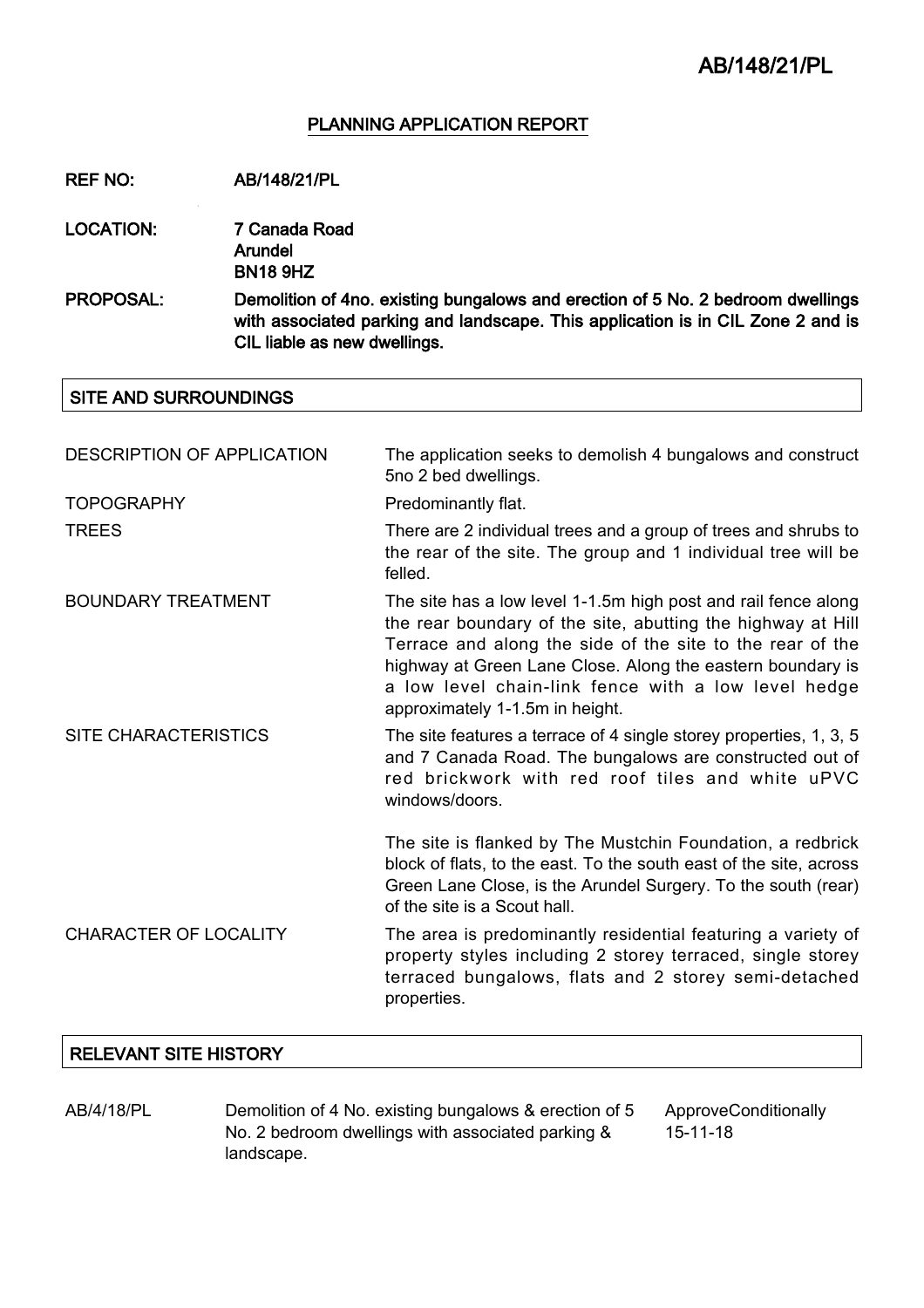The application was approved in 2017 although it not implemented.

## REPRESENTATIONS

Arundel Town Council provided no objection.

No representations from nearby occupiers.

### COMMENTS ON REPRESENTATIONS RECEIVED:

Noted.

## **CONSULTATIONS**

## CONSULTATION RESPONSES RECEIVED:

#### WSCC HIGHWAYS (LHA)

Do not consider that the proposal would have and an unacceptable impact on highway safety. Given the net increase of one dwelling it would not be anticipated this application would result in a material impact on the operation of the maintained highway network in the vicinity. Access/parking will be in 2 locations. A layby on Canada Road will provide 5 parallel spaces. An off-street space will be created via Hill Terrace to serve plot 1.

The existing dwellings were not provided with off street car parking so the LHA are not minded to raise objections on levels of proposed off street parking.

Plot 1 will be provided with off street car parking. The parking at this plot should provide an electric vehicle car charging point as per the Arun DC SPD for Parking. The specific details can be secured via a planning condition.

#### DRAINAGE

Drainage proposals have previously been considered by AB/4/18/PL and AB/112/21/DOC. Minor amendments were required to the drainage design and the management/maintenance manual. Please apply standard conditions so the outstanding matters can be addressed.

#### **GREENSPACE**

As this is a smaller development of replacement housing, there is no requirement for POS. Indicative landscaping has been shown with planting indicated. Details should be provided regarding existing trees/boundary planting. Recommend no objection subject to the condition of soft landscaping details.

## COMMENTS ON CONSULTATION RESPONSES:

Comments noted.

POLICY CONTEXT

Within Built-up Area Boundary DEVELOPMENT PLAN POLICIES

[Arun Local Plan 2011 - 2031:](https://www.arun.gov.uk/adopted-local-plan)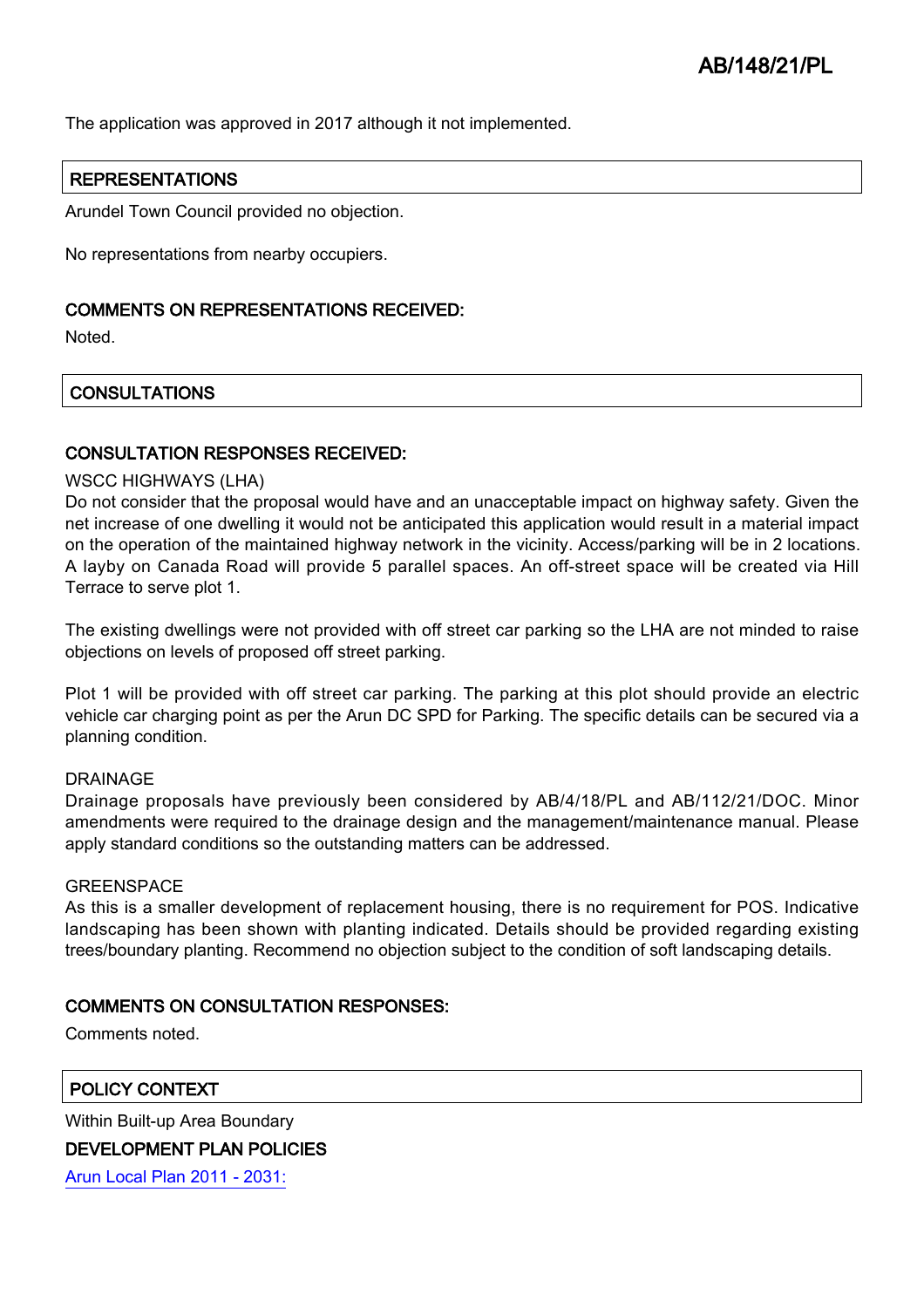|                                           | DDM <sub>1</sub>  | D DM1 Aspects of form and design quality                |  |
|-------------------------------------------|-------------------|---------------------------------------------------------|--|
|                                           | DDM <sub>2</sub>  | D DM2 Internal space standards                          |  |
|                                           | DSP <sub>1</sub>  | D SP1 Design                                            |  |
|                                           | ENVDM5            | <b>ENV DM5 Development and biodiversity</b>             |  |
|                                           | WMDM1             | WM DM1 Waste Management                                 |  |
|                                           | ENVDM4            | <b>ENV DM4 Protection of trees</b>                      |  |
|                                           | QESP1             | QE SP1 Quality of the Environment                       |  |
|                                           | SDSP2             | SD SP2 Built-up Area Boundary                           |  |
|                                           | TSP1              | <b>T SP1 Transport and Development</b>                  |  |
| Arundel Neighbourhood Plan 2014 POLICY1:  |                   | The Presumption in Favour of Sustainable<br>Development |  |
| Arundel Neighbourhood Plan 2014 POLICY 2: |                   | A Spatial Plan for the Town                             |  |
| <b>PLANNING POLICY GUIDANCE:</b>          |                   |                                                         |  |
|                                           | <b>NPPF</b>       | <b>National Planning Policy Framework</b>               |  |
|                                           | <b>NPPG</b>       | <b>National Planning Practice Guidance</b>              |  |
| SUPPLEMENTARY POLICY GUIDANCE:            |                   |                                                         |  |
|                                           | SPD <sub>11</sub> | Arun Parking Standards 2020                             |  |

## SPD13 Arun District Design Guide (SPD) January 2021

## POLICY COMMENTARY

The Development Plan consists of the Arun Local Plan 2011 - 2031, West Sussex County Council's Waste and Minerals Plans, The South Inshore & South Offshore Marine Plan and Made Neighbourhood Development Plans. The policies are published under Regulations 19 and 35 of the Town and Country Planning (Local Planning) (England) Regulations 2012.

The Arundel Neighbourhood Plan is relevant in this application.

# DEVELOPMENT PLAN AND/OR LEGISLATIVE BACKGROUND

Section 38(6) of the Planning and Compulsory Purchase Act 2004 states:-

"If regard is to be had to the development plan for the purpose of any determination to be made under the planning Acts the determination must be made in accordance with the plan unless material considerations indicate otherwise."

The proposal is considered to comply with relevant Development Plan policies in that it would have no materially adverse effect on the visual amenities of the locality or the residential amenities of the adjoining properties, nor would it have an adverse impact upon the established character of the surrounding area.

Section 70(2) of the Town and Country Planning Act 1990 (as amended) provides that

- (2) in dealing with an application for planning permission the authority shall have regard to -
- (a) the provisions of the development plan, so far as material to the application,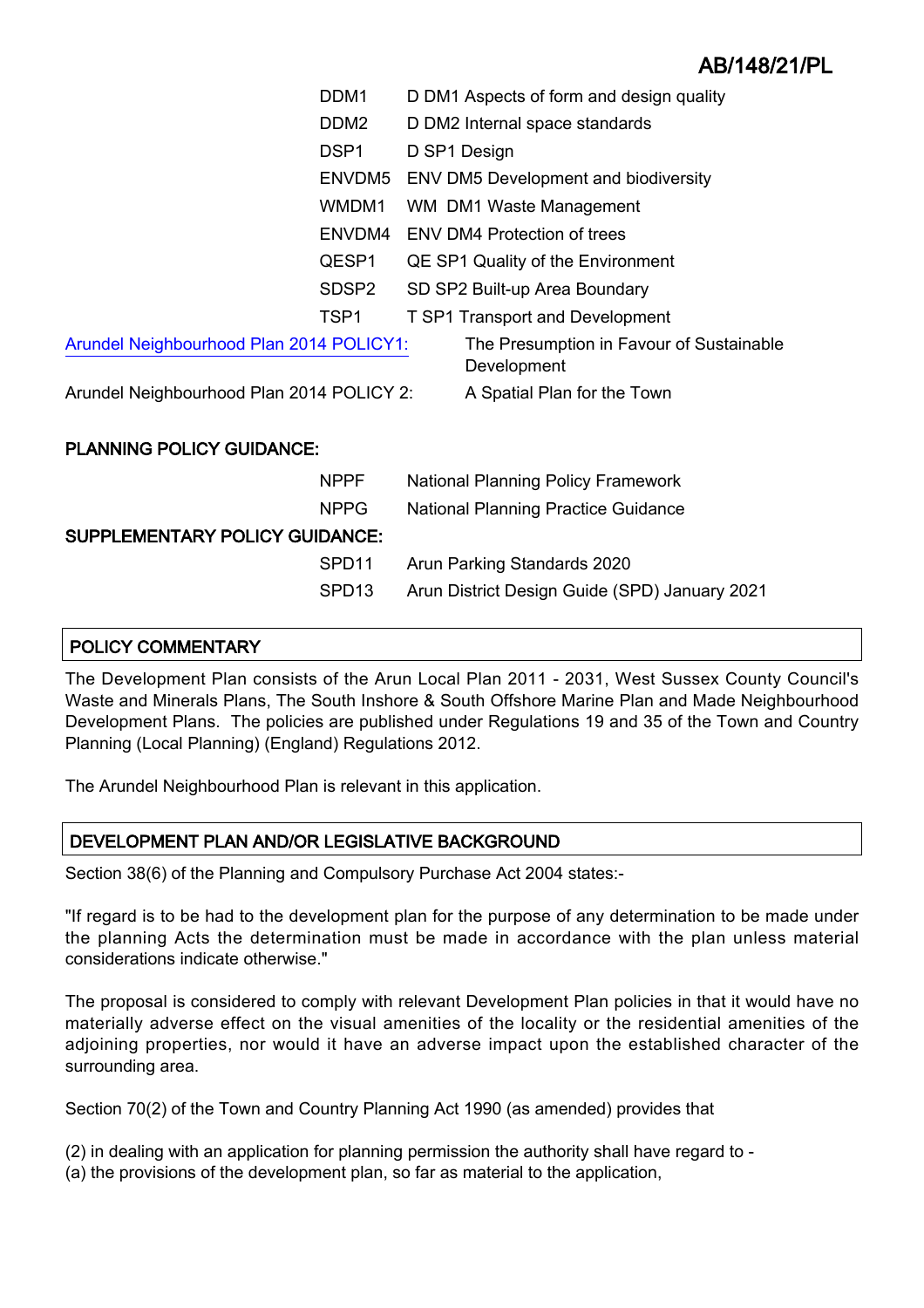(aza) a post examination draft neighbourhood development plan, so far as material to the application,

- (b) any local finance considerations, so far as material to the application, and
- (c) any other material considerations.

## OTHER MATERIAL CONSIDERATIONS

It is considered that there are no other material considerations to be weighed in the balance with the Development Plan.

# **CONCLUSIONS**

## PRINCIPI F

The site is in the built up area boundary where development is acceptable in principle in accordance with policy SD SP2 of the Arun Local Plan provided it accords with other policies of the Local Plan covering such issues visual/residential amenity, highway safety and parking.

Regard should be had to policy SD SP1 of the Arun Local Plan which states: "When considering development proposals the Council will take a positive approach that reflects the presumption in favour of sustainable development contained in the National Planning Policy Framework."

The Council has an adopted Design Guide which provides up to date advice on matters such as new development and the need for it to successfully integrate with the prevailing character of an area.

Arundel has a made Neighbourhood Plan with policies 1 and 2 relevant. Policy 1 highlights the presumption in favour of sustainable development where proposals that accord with the development plan will be approved and Policy 2 refers to the parish spatial plan where it directs the requirement for housing to be within the town of Arundel.

NPPF at paragraph 119 highlights that planning policies and decisions should promote an effective use of land in meeting the need for homes and other uses, while safeguarding and improving the environment and ensuring safe and healthy living conditions.

In paragraph 124 (d) NPPF states that planning policies and decisions should support development that makes efficient use of land, taking into account the desirability of maintaining an area's prevailing character and setting (including residential gardens).

In this case, the application results in a net gain of 1 residential unit.

The Council is unable to identify a 5-year supply of housing land. Paragraph 11d) (ii) of the Framework is relevant and as directed by Footnote 8 , advises that permission should be granted, unless any adverse impacts would significantly and demonstrably outweigh the benefits, when assessed against the policies in the Framework taken as a whole. In situations where the presumption set out by paragraph 11d) applies, paragraph 14 of the Framework adds that the adverse impact of allowing development that conflicts with the neighbourhood plan is likely to significantly and demonstrably outweigh the benefits, subject to a number of criteria being cumulatively met. One of which is that the housing supply is at least 3 years - which is no longer the case and therefore not all criteria are met in this case.

In order for the NPPF's (para 11) 'presumption in favour of sustainable development' to apply it must first be assessed whether the proposal would constitute 'sustainable development'. Paragraph 8 of the NPPF sets out the three objectives of 'sustainable development'; economic, social and environmental.

The proposal meets the economic objective and would result in some economic gains in terms of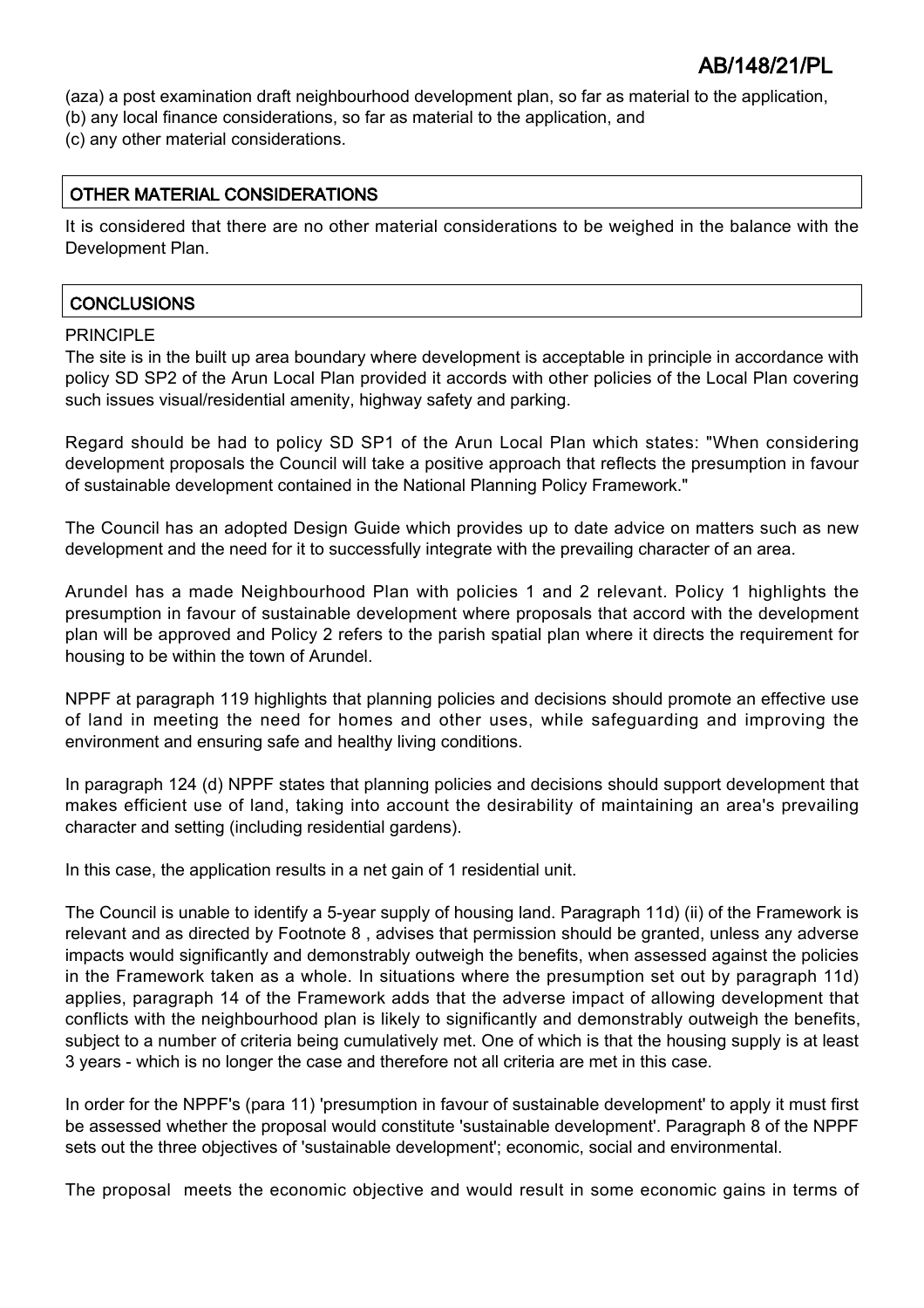providing employment during the construction phase and potential local spending, and these economic benefits weigh in the schemes favour. The proposal meets the social objective, making a net contribution of 1 new home to the District's housing supply. In terms of being in an environmentally sustainable location and accessible, the site is located within the built up area boundary in walking distance of a range of shops, facilities and services in Arundel. There are also bus services and Arundel Train Station located 1 mile, around a 20 minute walk away. The proposal will also provide a new social accommodation with the properties contributing to Arun housing stock.

## DESIGN AND VISUAL AMENITY

Policy D DM1 of the Arun Local Plan requires that the Council have regard to certain aspects including character, density, appearance and scale. Furthermore, policy D SP1 "Design" states all development proposals should seek to make efficient use of land but reflect the characteristics of the site and local area in their layout, landscaping, density, mix, scale, massing, character, materials, finish and architectural details.

A terrace of 4 bungalows are on the site. This proposal seeks permission for 5 dwellings. The dwellings will increase in scale when compared to the existing which are single storey and therefore will be more prominent. An extra unit will be constructed. Within the area there are a variety of dwelling styles and the proposal would be in keeping with the scale of the surrounding properties. The 2 dwellings closest to the adjoining block of flats, the Mustchin Foundation, would be chalet bungalows and reduce in height slightly compared to the remainder of the units.

The properties are set slightly behind the development line and retain space to the front and rear of the highway. There would be additional boundary treatment consisting of fencing to the eastern side which would allow for privacy for the amenity space allocated to the corner dwelling. Fencing is not common in the area although with it extending at an angle towards the rear to the site, the harm upon the street scene is not deemed significant. A section of grass verge which runs along the eastern side of the site will also be retained and ensures that the development retains the character of the area which features areas of green space.

In the area the majority of buildings are constructed from red brick and feature red tiled roofs. The external materials proposed feature, red/brown facing brick to the external walls with artificial slate tiles to the roof and dark grey windows and doors. While the use of slate roof tiles is not common in the wider area, overall the materials would be broadly acceptable. To ensure they would be suitable a condition requiring that details be provided would be imposed upon any grant of permission.

The Arun Design Guide adopted in 2021 provides detailed guidance that will help raise design standards across the District. Section P relates to infill development and states 'Development should emulate the established pattern of building height, scale, plot width', 'Provide sufficient access to new dwellings', 'Respond positively to the character, appearance and layout of surrounding buildings'. Building Design (Section J) notes new buildings should have a form and character that reflect their setting and reflect the scale of existing buildings in the area, the need to use attractive detailing and high quality materials and that traditional materials will be actively encouraged to reflect the local vernacular of the area. The proposal complies with this, with the design and size comparable to that of the surrounding properties, emulating the existing pattern of development and utilising an existing access road. The materials largely reflect those of the surrounding area.

Having regard to the size, scale, massing and overall design of the proposed dwellings it is considered that they would not have a detrimental impact on the street scene and wider area.

The proposal complies with D DM1 and D SP1 of the Arun Local Plan and the Arun Design Guide.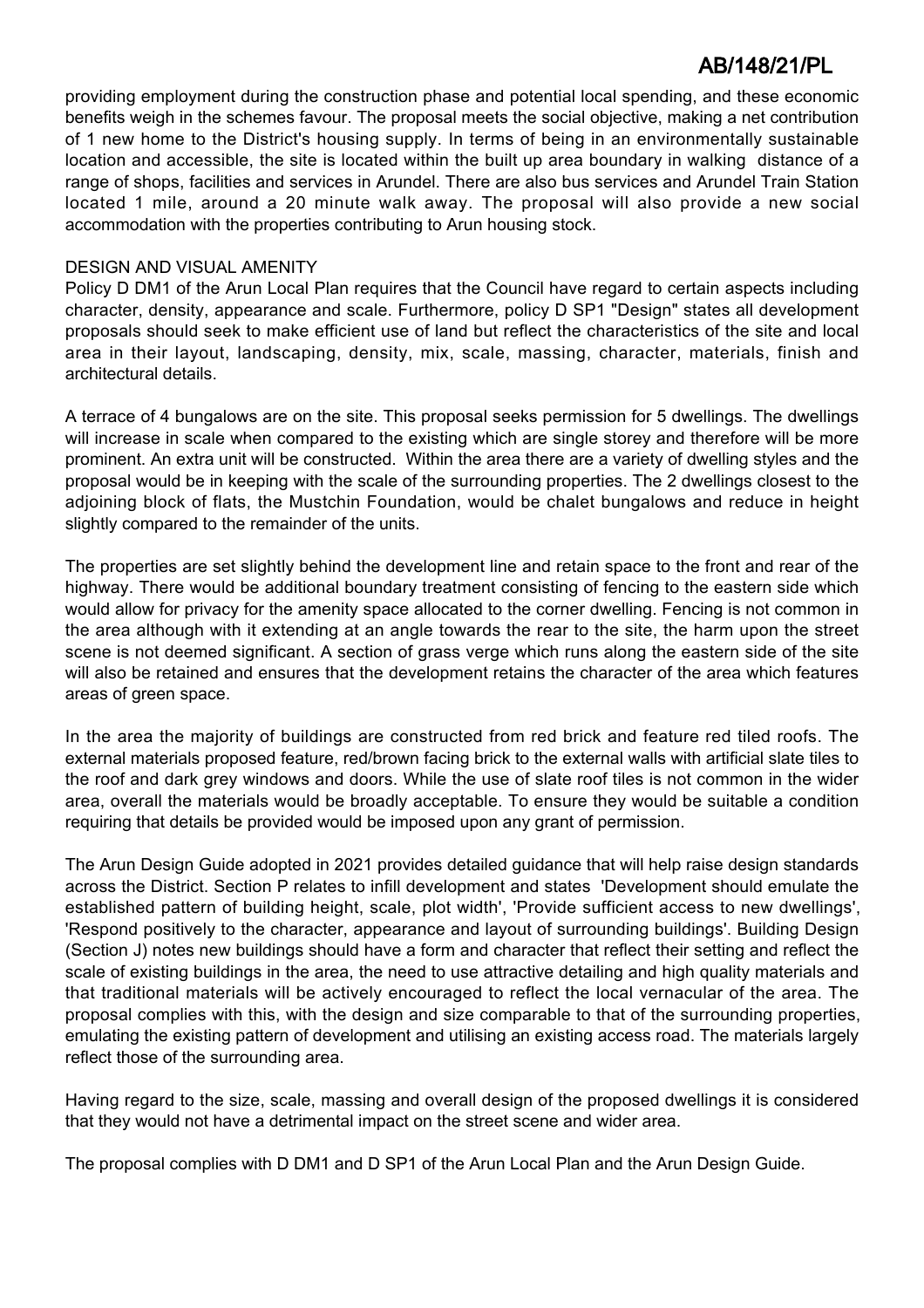### RESIDENTIAL AMENITY

Arun Local Plan policy D DM1 requires the Council have regard to certain aspects when considering new development including: (3) Impact - Have minimal impact to users and occupiers of nearby property and land.

The dwellings will largely replace the footprint of the 4 dwellings and due to the scale, which is consistent with the area and with a road running along the eastern side and rear of the site, the proposal will not result in adverse overbearing or overshadowing on surrounding occupiers. It does not extend beyond the front or rear building line of the neighbouring property to the west. The dwellings closest to the adjoining flats to the west are to be chalet bungalows and given their reduced height and with 1.3m retained to the boundary and a further 4.7m to the side elevation of the neighbouring property, it would not result in a detrimental impact with regard to loss of light, overbearing impact and overshadowing.

The Arun Design Guide sets out guidance on garden depths and interface distances between houses:

- Back to Back: min. 21m between habitable rooms of properties or to existing buildings;
- Back to Boundary: min. 12m between habitable rooms and site boundary to existing landscaping.
- Back/Front to Side: min. 14m between habitable rooms and side gable of adjacent property;.

The proposal complies with regards to back to back distances, with no neighbours to this elevation. There is no specific guidance with regards to side to side distances, however the siting of the properties in relation to the western neighbour will remain similar to existing.

The dwellings would feature a number of windows to the front at both first and second floors which would enable views out toward the highway and over nearby front gardens, areas which are already overlooked. It is considered that no materially detrimental overlooking would occur as a result of windows in the front elevation.

To the rear is 'Hill Terrace' which provides access to The Mustchin Foundation to the west of the site. To the south east is Arundel Surgery and a Scout Hall is directly the rear. Windows in the rear elevations allow for views towards these buildings although most of these would be over parking areas and are already overlooked by not only the existing dwellings on site, but also the flats the parking area serves. There would be a greater level of overlooking than existing due to the addition of a 1st floor although due to the angle and separation distance of over 30m this is not significant.

No materially detrimental overlooking would occur to occupiers of adjoining and neighbouring properties.

Overall, the dwellings would not have a detrimental impact on occupiers of adjoining and neighbouring properties with regard to overlooking, overshadowing or overbearing impact and as such the proposals would comply with Policy D DM1 of the Arun Local Plan.

#### SPACE STANDARDS

ALP policy D DM2 states that internal spaces should be of an appropriate size and that the Nationally Described Space Standards provide guidance.

The proposal includes 2 dwelling types, 3 x 2 bed 2 storey dwellings and 2 x 2 bed chalet bungalows.

The required internal space standard for a 2 storey, 2 bedroom, 4 person house is 79 sqm.

Each dwelling proposes a general internal area of 79.2sqm and 80.3sqm and complies with the requirement.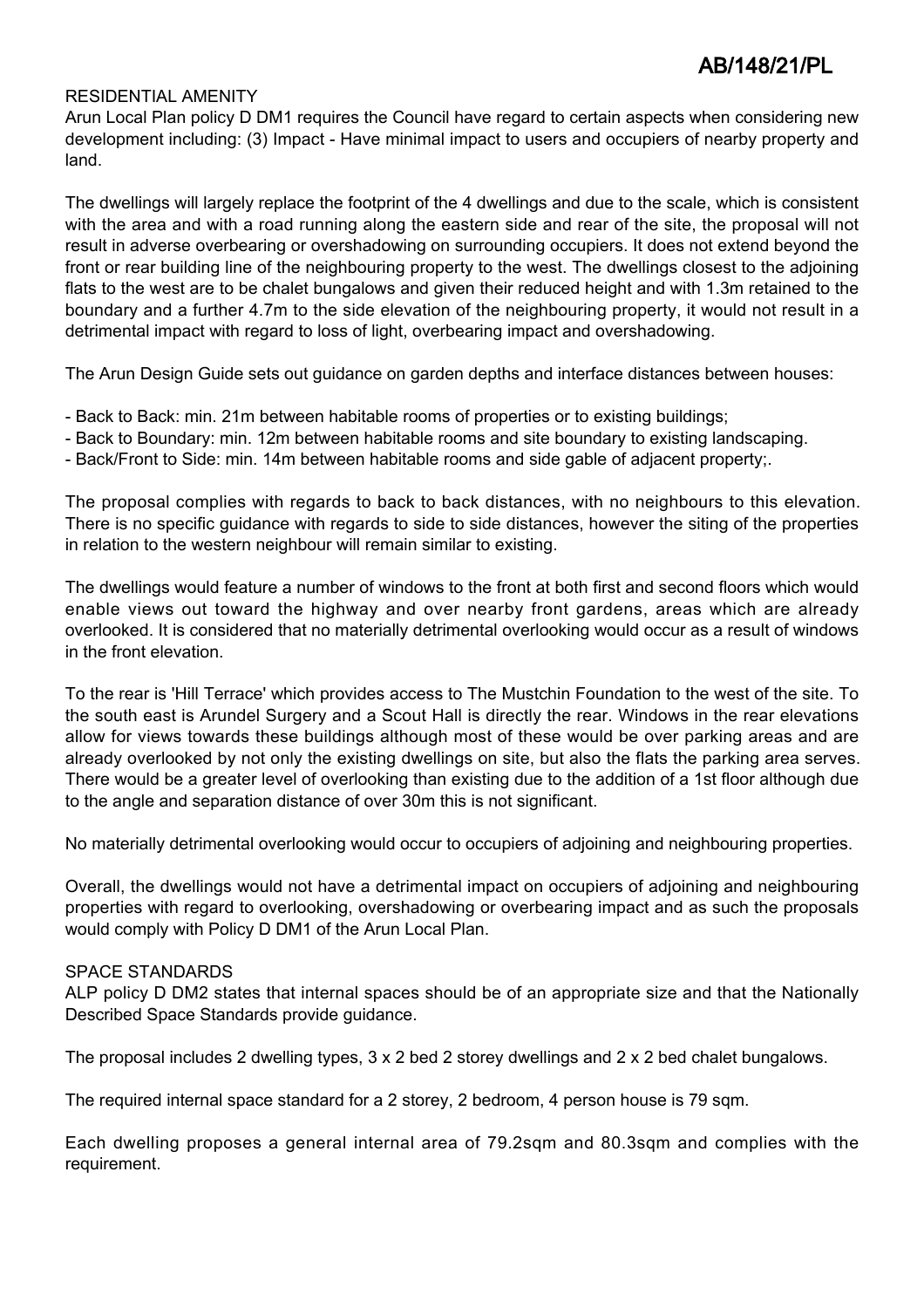Section H.04 of the adopted Arun Design Guide SPD advises that outdoor amenity spaces should be of an appropriate size and shape and be usable and enjoyable. It states that rear gardens should have a minimum depth of 10.5 metres and buildings should be set back by 2m from the plot boundary to mark defensible space.

The plans show the dwellings have garden depths between 8m and 12m with the garden narrowing as it extends east due to the shape of the site. The dwelling to the corner of the site will have an amenity area located to the side which enables a parking space to be allocated to the rear.

Whilst some gardens do not comply being slightly short in depth of the guidance, the proposal does provide a reasonable sized, useable space and is sufficient in relation to the size of the dwelling and accords with D DM2 of the Arun Local Plan.

## PARKING

Para 110 of the NPPF states in assessing specific applications for development it should be ensured that (b) safe and suitable access to the site can be achieved for all users. Para 111 of the NPPF states development should only be prevented or refused on highways grounds if there would be an unacceptable impact on highway safety, or the residual cumulative impacts on the road network would be severe.

Policy T SP1 of the ALP requires development proposals to provide safe access on to the highway network and to incorporate appropriate levels of parking in line with adopted planning policies. ALP policy T DM1 requires development to make provision for facilities for sustainable modes of transport such as cycling, to meet the parking standards, including cycle storage. The ADC Design SPD (Sections I.01, I.02 and I.03) includes guidance on the provision and design of car parking, electric vehicle bays and charging points, and cycle parking.

Due to the location of the property (Parking Zone 1) ADC Parking standards generate a requirement for 2 parking spaces per 2 bed dwelling. The plan demonstrates 1 space per dwelling will be constructed and it does not comply with the Arun Parking Standards.

One of the six parking spaces is at the rear of unit 1, accessed via Hill Terrace. The remaining 5 are inset bays on Canada Road, directly in front of the residential units. It is noted that the proposal only results in the net increase of one residential unit with existing properties having no provision for parking.

The applicant submitted a Parking Demand and Capacity Report conducted in Dec 2021. The survey assesses the wider area (up to 200m away from the site) to establish whether the displaced cars can be accommodated elsewhere. This found the potential loss of parking can realistically be accommodated in a reasonable distance of the site.

WSCC Highways do not consider the proposal would have and an unacceptable impact on highway safety.

It is therefore considered that the proposal is in accordance with policy T SP1 of the ALP.

## **BIODIVERSITY**

ALP policy ENV DM5 requires proposals achieve a net gain in biodiversity and protect habitats on site.

The application is not accompanied by an ecological appraisal but with the site forming residential accommodation it has limited potential for habitats. A condition will be included for the incorporation of bat/bird boxes to contribute towards achieving a biodiversity net gain and complies with ENV DM5 of the Arun Local Plan.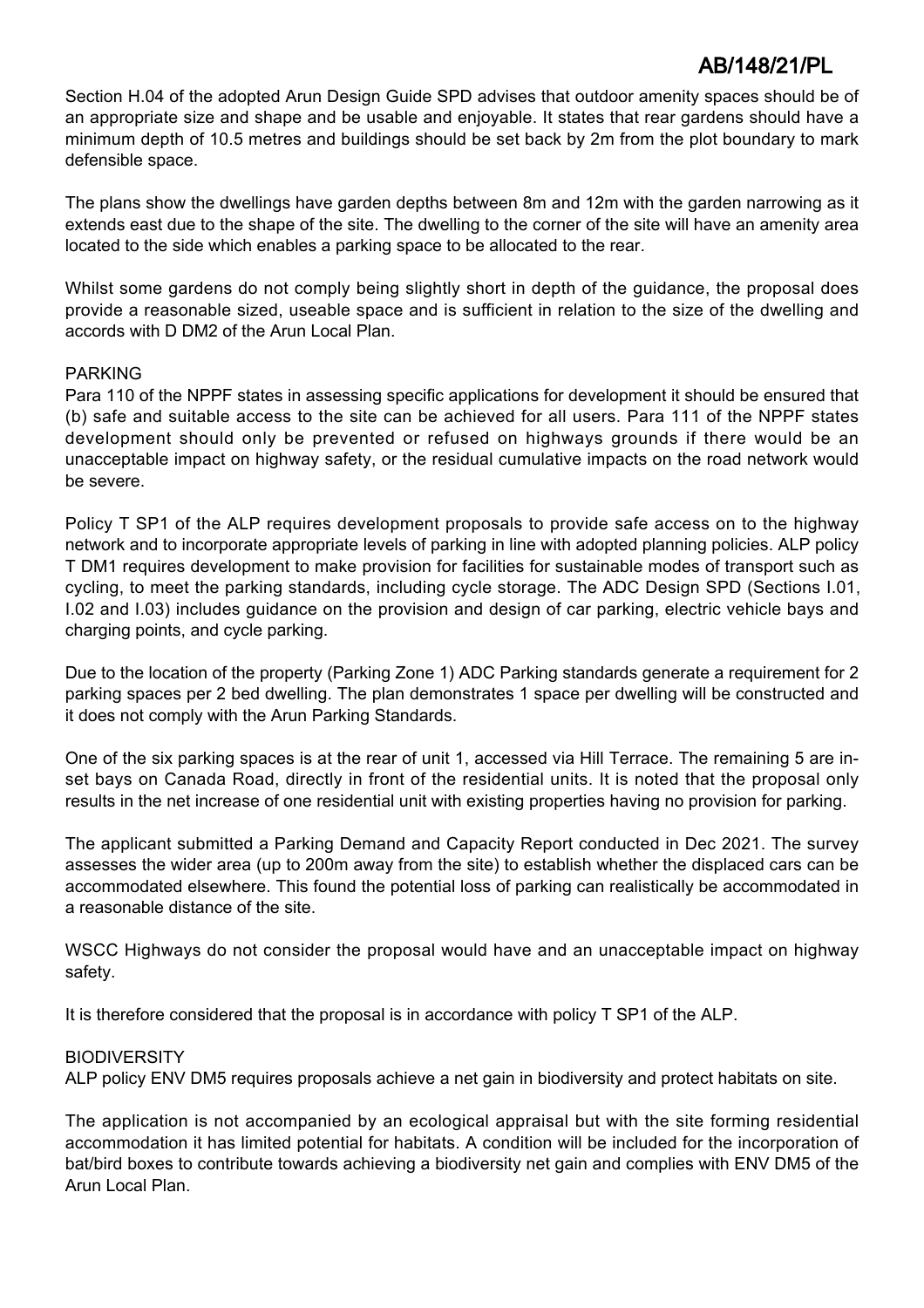## **TRFFS**

There is a group of trees/shrubs and an individual tree to the rear garden of existing dwellings. These include a magnolia and various species/shrubs. These are proposed to the felled. They are not protected nor located in a Conservation Area.

The Tree Officer has not provided a comment. The trees would not require permission for removal and the works comply with ENV DM4 of the Arun Local Plan.

#### SUMMARY

The application has been assessed having regard to the tilted balance under paragraph 11(d) of the National Planning Policy Framework owing to the Council's current 5 year Housing Land Supply position. The above assessment has given regard to the principle of development, design and visual amenity, internal space standards, highways, transport and parking, neighbouring amenity, bin and cycle storage, biodiversity and ecology. This proposal represents an appropriate redevelopment of land and does so without compromising the visual amenity of the area or the amenities of existing neighbouring residential occupiers. There are no adverse impacts associated with the development that would significantly and demonstrably outweigh the benefits, when assessed against the policies in the NPPF, taken as a whole. Planning permission is recommended subject to the following conditions.

## HUMAN RIGHTS ACT

The Council in making a decision should be aware of and take into account any implications that may arise from the Human Rights Act 1998. Under the Act, it is unlawful for a public authority such as Arun District Council to act in a manner, which is incompatible with the European Convention on Human Rights.

Consideration has been specifically given to Article 8 (right to respect private and family life) and Article 1 of the First Protocol (protection of property). It is not considered that the recommendation for approval of the grant of permission in this case interferes unreasonably with any local residents' right to respect for their private and family life and home, except insofar as it is necessary to protect the rights and freedoms of others (in this case, the rights of the applicant). The Council is also permitted to control the use of property in accordance with the general interest and the recommendation for approval is considered to be a proportionate response to the submitted application based on the considerations set out in this report.

## DUTY UNDER THE EQUALITIES ACT 2010

Duty under the Equalities Act 2010

In assessing this proposal the following impacts have been identified upon those people with the following protected characteristics (age, disability, gender reassignment, marriage and civil partnership, pregnancy and maternity, race, religion or belief, sex or sexual orientation).

The proposal would have a neutral impact on the protected characteristics.

## CIL DETAILS

This application is CIL Liable therefore developer contributions towards infrastructure will be required (dependant on any exemptions or relief that may apply)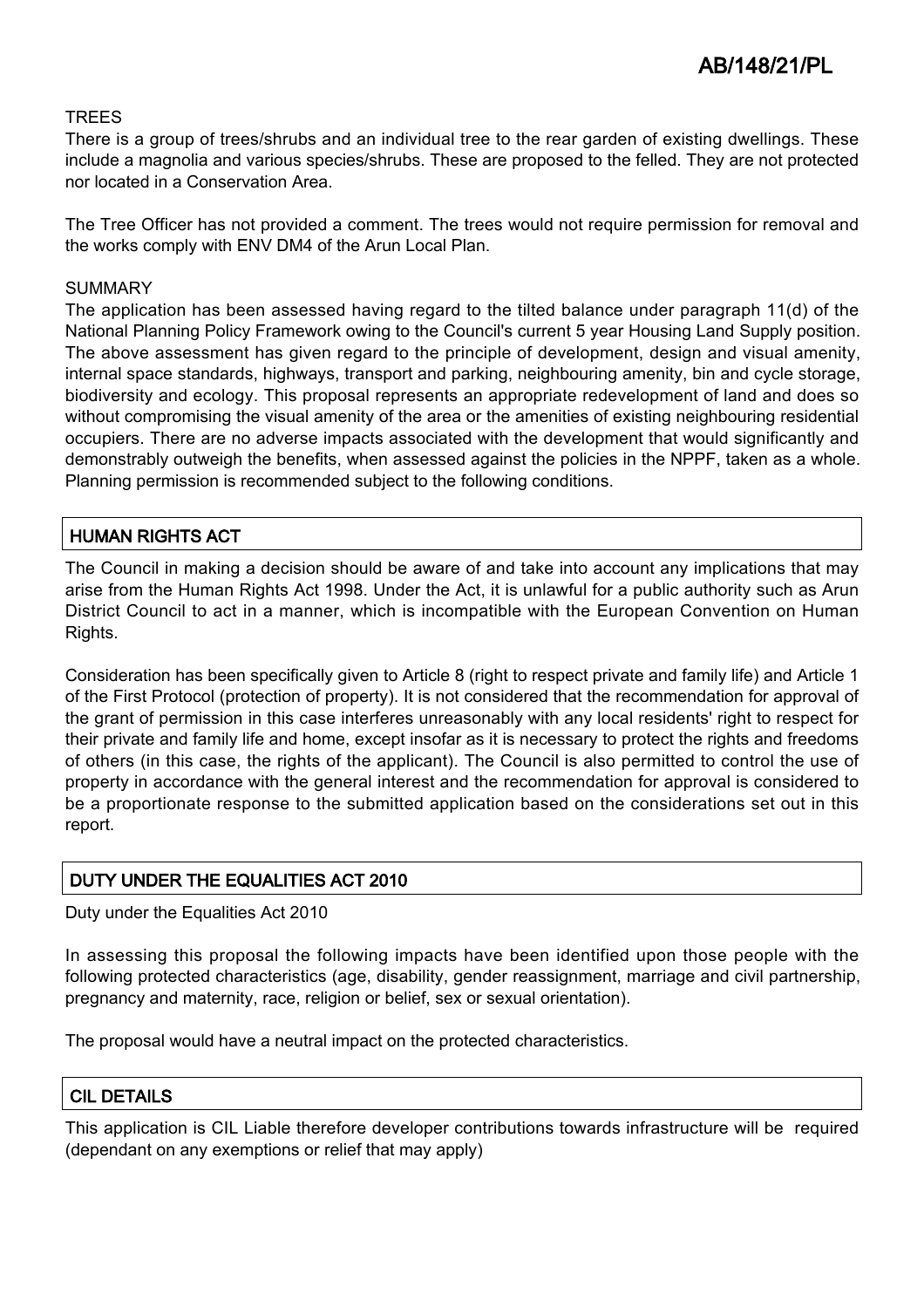## **RECOMMENDATION**

#### APPROVE CONDITIONALLY

1 The development hereby permitted shall be begun before the expiration of 3 years from the date of this permission.

> Reason: To comply with Section 91 of the Town and Country Planning Act 1990 (as amended).

- 2 The development hereby approved shall be carried out in accordance with the following approved plans
	- Location, Site and Site Sections Plan 01 G
	- Proposed Floor Plans, Elevations and Sections 02 F
	- Highway Retaining Wall WG1365 / 01 C3
	- Construction Details Sheet 1 D1955-400 Rev B
	- Construction Details Sheet 2 D1955-501 Rev B
	- Construction Details Sheet 3 D1955-50
	- S278 Legal Agreement D1955-40 Rev C
	- Horizontal Alignment and Surface Finishes D1955-40 Rev B
	- Topographical Survey and Levels D1955-40 Rev C
	- Construction and Environmental Management Plan 20/12/2021

Reason: For the avoidance of doubt and in the interests of amenity and the environment in accordance with policy D DM1 of the Arun Local Plan.

3 Development shall not commence until full details of the maintenance and management of the surface water drainage system is set out in a site-specific maintenance manual and submitted to, and approved in writing, by the Local Planning Authority. The manual is to include details of financial management and arrangements for the replacement of major components at the end of the manufacturer's recommended design life. Upon completed construction of the surface water drainage system, the owner or management company shall strictly adhere to and implement the recommendations contained within the manual.

> Reason: To ensure that the proposed development is satisfactorily drained in accordance with polices W DM1, W DM2 and W DM3 of the Arun Local Plan. It is considered necessary for this to be a pre-commencement condition to ensure that the future maintenance and funding arrangements for the surface water disposal scheme are agreed before construction commences.

4 Development shall not commence, other than works of site survey and investigation, until full details of the proposed surface water drainage scheme have been submitted to and approved in writing by the Local Planning Authority. The design should follow the hierarchy of preference for different types of surface water drainage disposal systems as set out in Approved Document H of the Building Regulations, and the recommendations of the SuDS Manual produced by CIRIA. Winter groundwater monitoring to establish highest annual ground water levels and winter Percolation testing to BRE 365, or similar approved, will be required to support the design of any Infiltration drainage. No building / No part of the extended building shall be occupied until the complete surface water drainage system serving the property has been implemented in accordance with the agreed details and the details so agreed shall be maintained in good working order in perpetuity.

Reason: To ensure that the proposed development is satisfactorily drained in accordance with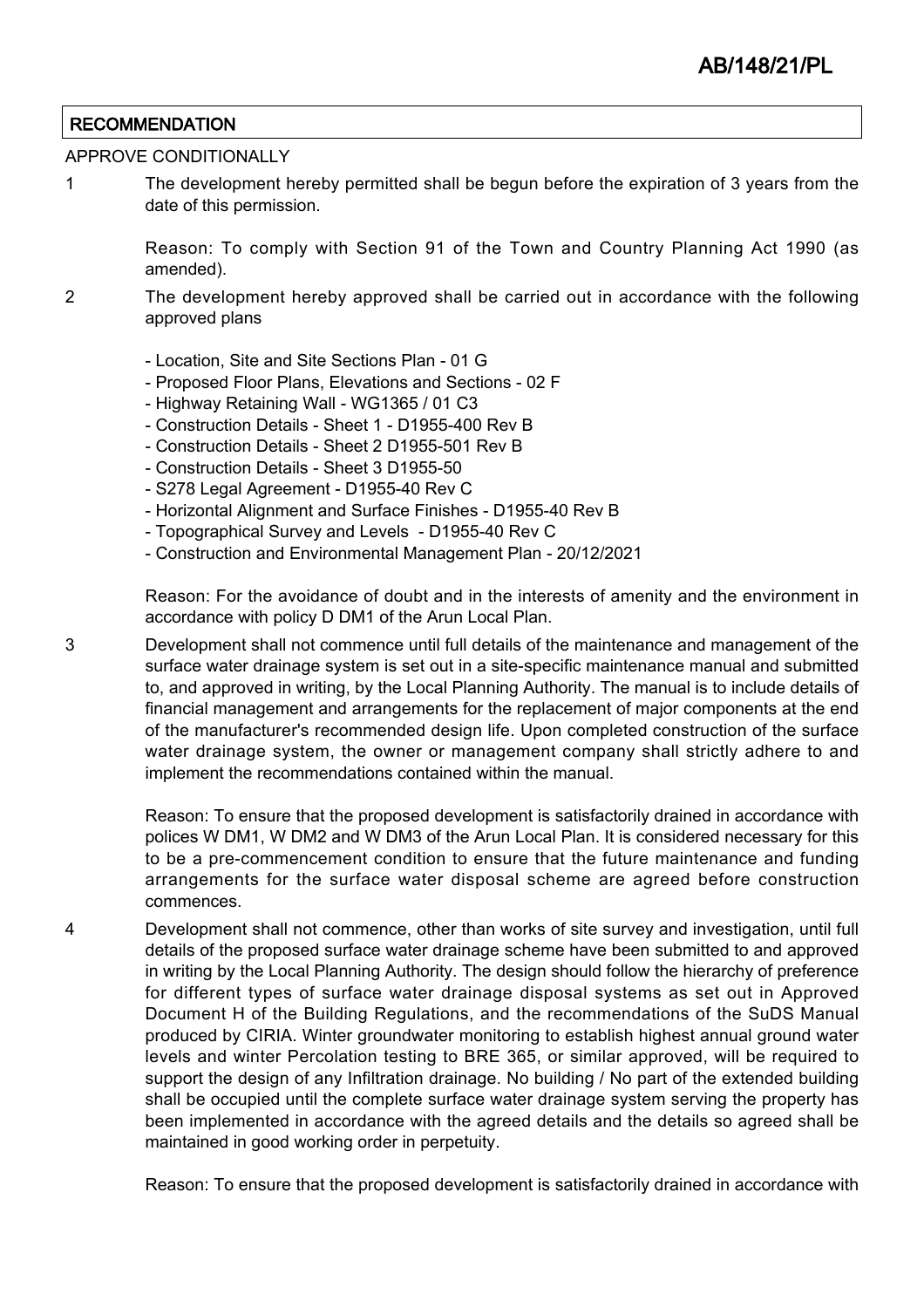policies W SP1, W DM1, W DM2 and W DM3 of the Arun Local Plan. This is required to be a pre-commencement condition because it is necessary to implement the surface water drainage system prior to commencing any building works.

5 At least 10% of the energy supply of the development shall be secured from decentralised and renewable or low carbon energy sources (as described in the glossary at Annex 2 of the National Planning Policy Framework) unless it can be demonstrated that a fabric-first approach would achieve an equivalent energy saving. No development above damp proof course (DPC) level shall take place unless and until details and a timetable of how this is to be achieved for the development, including full details of physical works on the site, has been submitted to and approved in writing by the Local Planning Authority. The development shall be implemented in accordance with the approved details and timetable and retained as operational thereafter.

> Reasons: In order to secure a reduction in the use of energy at the site in accordance with national planning policy and policy ECC SP2 of the Arun Local Plan. This is required to be a pre-commencement condition because the approved measures may need to be built into the fabric of the buildings.

6 No construction/demolition activities shall take place, other than between 08:00 to 18:00 hours (Monday to Friday) and 08:00 to 13:00 hours (Saturday) with no works taking place on Sunday or Bank Holidays unless they are not audible outside of the application site.

> Reason: To protect the amenity of local residents in accordance with policies QE SP1 and QE DM1 of the Arun Local Plan

7 No development above damp proof course (DPC) level shall take place until there has been submitted to, and approved by, the Local Planning Authority, a landscaping scheme including details of soft landscaping. Landscape details would need to include a detailed planting plan and specification detailing species choice, actual plant quantities, planting densities and size at time of planting. Detail should also be provided regarding existing trees and boundary planting.

> The approved details of the landscaping shall be carried out in the first planting and seeding season, following the occupation of the buildings or the completion of the development, whichever is the sooner, and any trees or plants which, within a period of five years from the completion of development, die, are removed or become seriously damaged or diseased, shall be replaced in the next planting season with others of similar size and species, unless the Local Planning Authority gives written consent to any variation.

> Reason: In the interests of amenity and of the environment of the development in accordance with policy D DM1 of the Arun Local Plan.

8 No development above damp proof course (DPC) level shall take place unless and until a schedule of materials and finishes to be used for external walls and roofs of the proposed residential buildings have been submitted to and approved by the Local Planning Authority and the materials so approved shall be used in the construction of the building.

> Reason: To enable the Local Planning Authority to control the development in detail in the interests of amenity and character and appearance of the area by endeavouring to achieve buildings of visual quality in accordance with policy D DM1 of the Arun Local Plan.

9 All activity at the site is to be carried out in strict accordance with the ' Arboricultural Method Statement Jan 22 and 'Tree Protection Plan - Arbtech TPP 02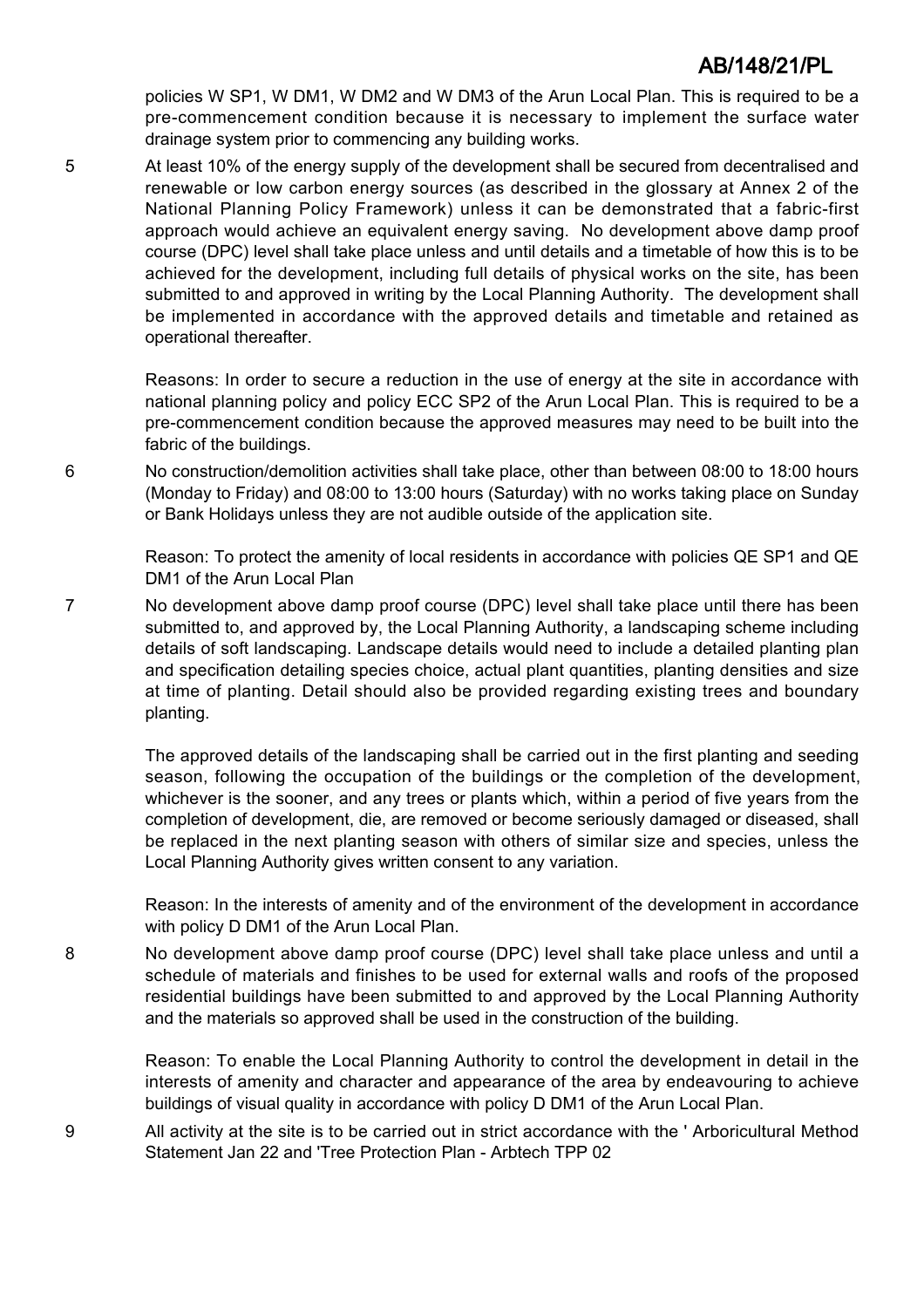Reasons: To comply with BS5837 and policy ENV DM4 of the Arun Local Plan to ensure that retained trees are afforded due respect and appropriate levels of protection such that their ongoing health and vitality is not compromised, and they can continue to enhance the landscape and amenity of the area.

10 No development above damp proof course (DPC) level shall take place until full details of the placement of bird and bat nesting boxes either on the house or in the rear garden have been submitted to and approved in writing by the Local Planning Authority. The approved details shall then be implemented in full prior to occupation and thereafter retained to the satisfaction of the Local Planning Authority.

Reason: In the interests of biodiversity enhancement as per the requirements of Arun Local Plan policy ENV DM5 and the National Planning Policy Framework.

11 No part of the development shall be first occupied until covered and secure cycle parking spaces has been provided in accordance with the approved planning drawings (02 F).

Reason: To provide alternative travel options to the use of the car in accordance with TSP1 of the Arun Local Plan and current sustainable transport policies

12 No development shall commence until the vehicular access serving the development has been constructed in accordance with the approved planning drawing. (01 G).

Reason: In the interests of road safety in accordance with TSP1 of the Arun Local Plan.

13 Prior to occupation of the dwelling, a scheme for the provision of facilities to enable the charging of electric vehicles to serve Unit 1) shall be submitted to the Local Planning Authority for approval and thereafter implemented in accordance with the approved details and the charge point shall thereafter be retained and maintained in good working condition.

Reason: New petrol and diesel cars/vans will not be sold beyond 2030, to mitigate against any potential adverse impact of the development on local air quality and to provide sustainable travel options in accordance with policies T SP1, T DM1 & QE DM3 (c) of the Arun Local Plan, the Arun District Council Electric Vehicle Infrastructure Study (November 2017) and the National Planning Policy Framework (NPPF).

14 No part of the development shall be first occupied until the car parking has been constructed in accordance with the approved site plan (01 G). These spaces shall thereafter be retained at all times for their designated purpose.

Reason: To provide car-parking space for the use in accordance with TSP1 of the Arun Local Plan.

- 15 INFORMATIVE: If during construction works, it becomes apparent that implementation cannot be carried in accordance with previously agreed details any resubmission of the drainage design must be accompanied by an updated copy of the management manual.
- 16 INFORMATIVE: The applicant is advised to enter into a legal agreement with West Sussex County Council, as Highway Authority, to cover both the off-site highway works and proposed adoptable on-site highway works. The applicant is requested to contact The Implementation Team Leader (01243 642105) to commence this process. The applicant is advised that it is an offence to undertake any works within the highway prior to the agreement being in place and any works commenced prior to the S38 agreement being in place are undertaken at their own risk.
- 17 Notwithstanding the provisions of Part 1 of Schedule 2 of the Town and Country Planning (General Permitted Development) (England) Order, 2015 (or any Order revoking or re-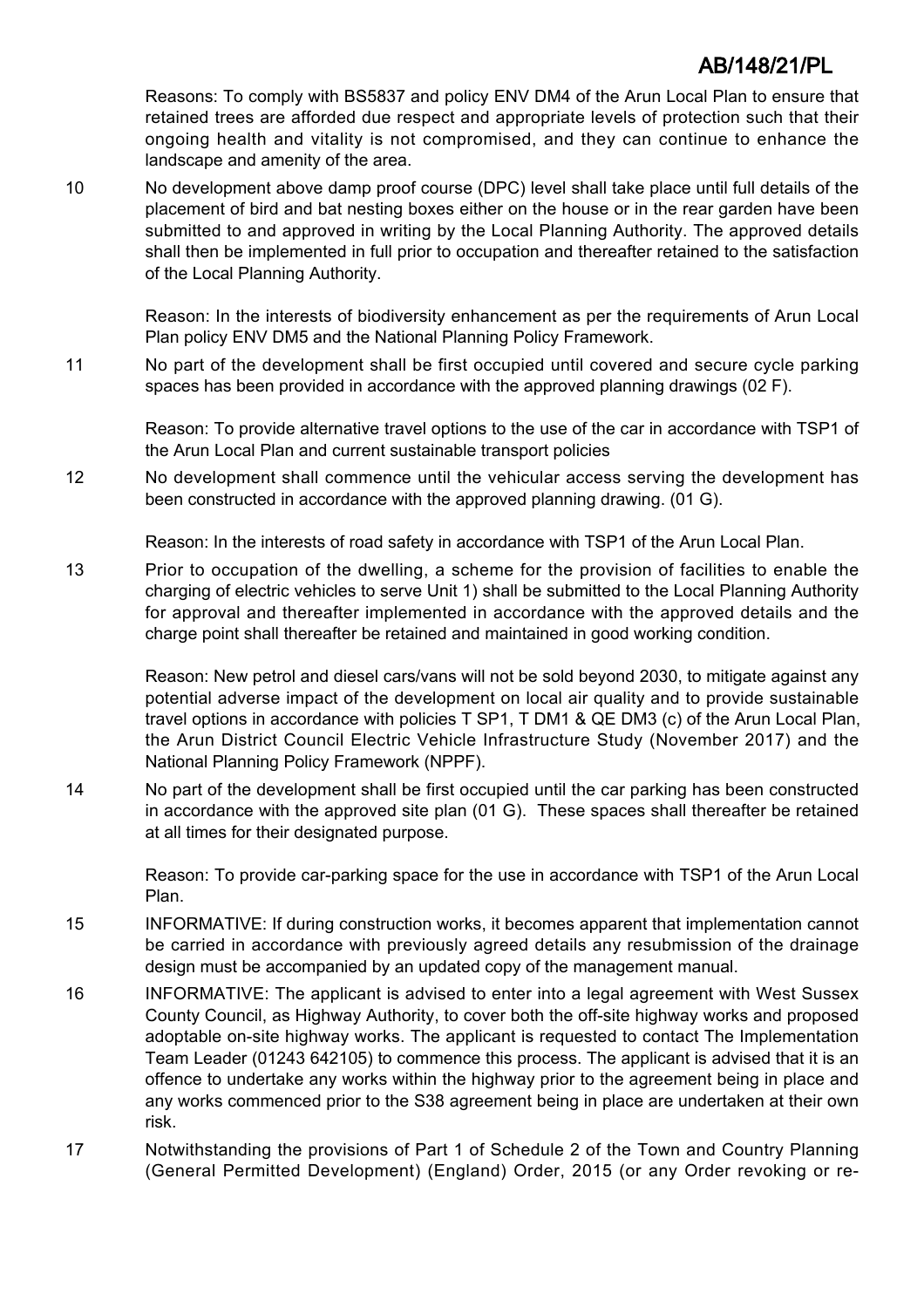enacting this Order) no extensions (including porches or dormer windows) to the dwelling houses shall be constructed or buildings shall be erected within the curtilage unless permission is granted by the Local Planning Authority on an application in that behalf.

Reason: To safeguard the privacy and amenity of adjoining occupiers, maintain adequate amenity space and safeguard the cohesive appearance of the development in accordance with policy D DM1 of the Arun District Local Plan.

18 INFORMATIVE: Statement pursuant to Article 35 of the Town and Country Planning (Development Management Procedure)(England) Order 2015. The Local Planning Authority has acted positively and proactively in determining this application by assessing the proposal against all material considerations, including planning policies and any representations that may have been received and subsequently determining to grant planning permission in accordance with the presumption in favour of sustainable development, as set out within the National Planning Policy Framework.

## BACKGROUND PAPERS

[The documents relating to this application can be viewed on the Arun District Council website by going](http://www1.arun.gov.uk/planrec/index.cfm?tpkey=eOcella&user_key_1=AB/148/21/PL&keyscheme=planning) [to https://www.arun.gov.uk/weekly-lists and entering the application reference or directly by clicking on](http://www1.arun.gov.uk/planrec/index.cfm?tpkey=eOcella&user_key_1=AB/148/21/PL&keyscheme=planning) [this link.](http://www1.arun.gov.uk/planrec/index.cfm?tpkey=eOcella&user_key_1=AB/148/21/PL&keyscheme=planning)